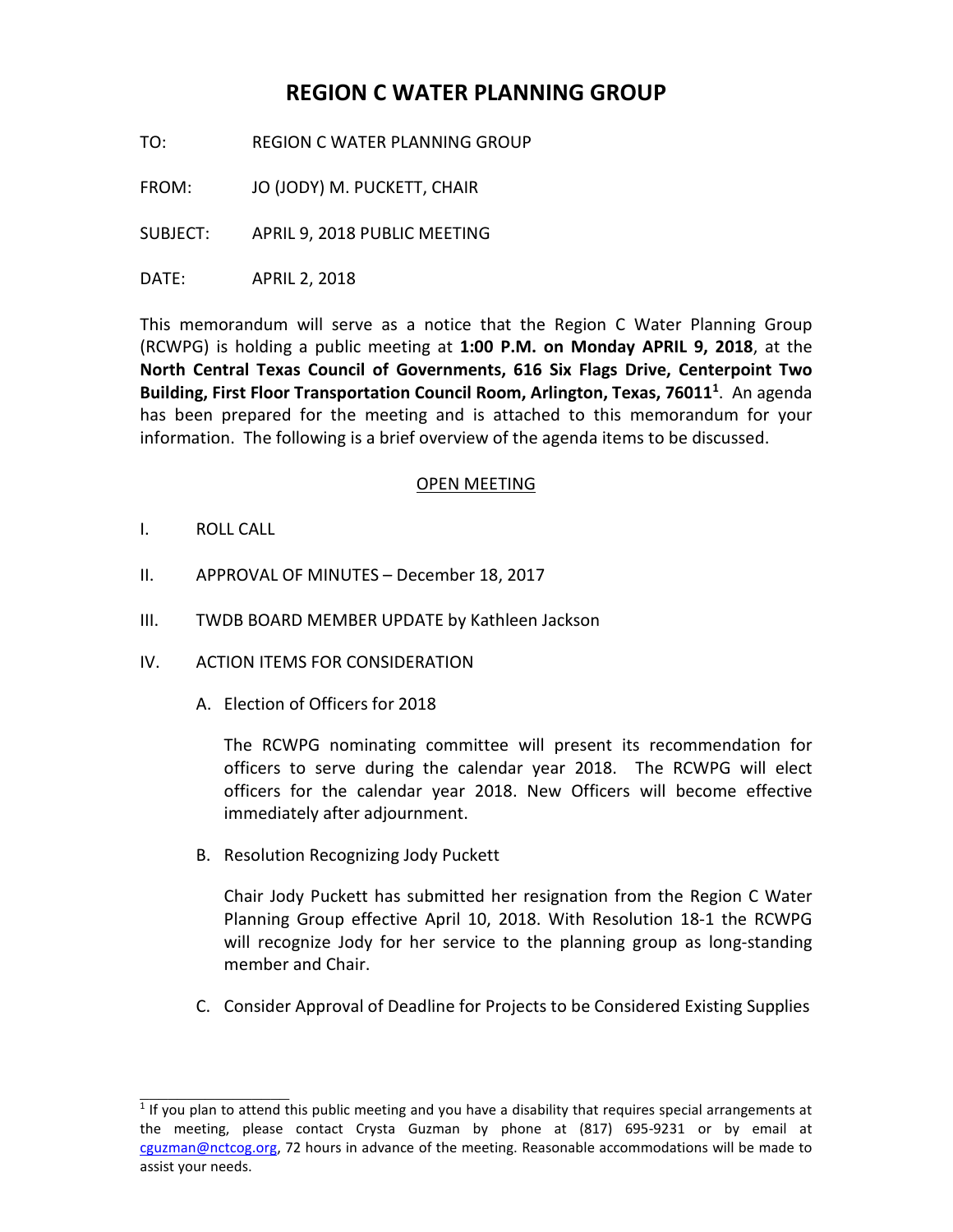Numerous projects are in progress during this cycle of planning. There must be a specific date by which the project needs to be completed to be considered as "Existing Supply" in the Plan. Consultants are recommending the date of August 1, 2020. RCWPG may take action to approve this deadline.

D. Consider Approval of Letter to TWDB Requesting Specific Hydrologic Variances to Water Availability Models

The RCWPG will consider approval of a letter to TWDB requesting hydrologic variances to TCEQ's official WAM Run 3 model that is required in determining available surface water supplies. The hydrologic variances are the same as have been used in previous planning cycles and include items such as inclusion of system operations used in Region C and subordination agreements. In addition, both Tarrant Regional Water District and Dallas Water Utilities are requesting the use of safe yield (rather than firm yield) in the 2021 Plan. Safe yield was used for both entities in the 2016 Plan. RCWPG may take action to approve this request letter.

E. Consider Designation of Major Water Providers

TWDB has developed a new category of water provider for this fifth cycle of planning. Major Water Providers are intended to reflect entities of particular significance to the region's water supply. Consultants are recommending the Major Water Providers be selected from entities that have secured the most water supply for its customers This is measured by the combined surface water, reuse, and groundwater supply owned by the entity. RCWPG may vote to designate Major Water Providers.

F. Consider Approval of Methodology for Determining Availability of Nonrelevant Aquifers

The Nacatoch Aquifer was declared nonrelevant in the most recent GMA8 Modeled Available Groundwater report and was therefore not modeled. The aquifer is used in Region C in Kaufman and Navarro Counties to supply nonmunicipal needs and County-Other municipal needs. Nacatoch Aquifer is also used in Region D. Consultants are recommending that the availability be the same as in the 2016 Plan.

G. Consider Approval of Region-Specific Scope of Work for Task 5A and Request for Notice to Proceed from TWDB; Consider Authorizing TRA to Execute Contract Amendment with TWDB

Each region is required to develop a region-specific scope of work for Task 5A (Evaluation of Water Management Strategies). Consultants have developed a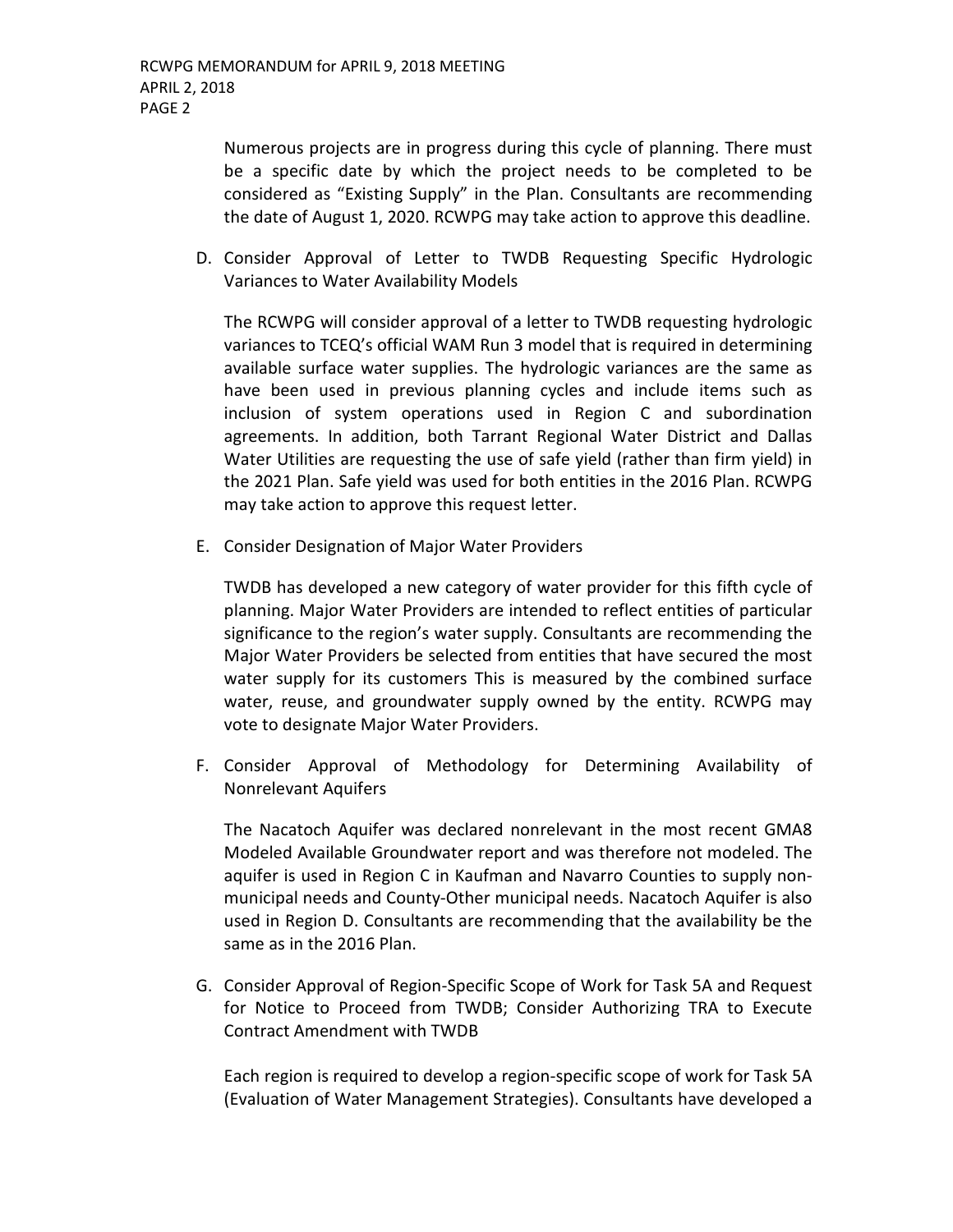scope of work and associated fee for approximately half the work to be done under this task. Additional scope and fee will be developed at a later time for the remaining funds in Task 5A. RCWPG will consider approval of the scope, fee, and request for Notice to Proceed from TWDB. RCWPG will also consider authorizing TRA to execute a contract amendment with TWDB to include this new scope of work.

H. Consider Appointment of Task 8 Subcommittee

Task 8 involves the potential designation of Unique River Segments and Unique Reservoir Sites as well as Legislative recommendations. Consultants will present issues and rules regarding these designations. RCWPG may consider appointing a subcommittee to review the issues and make recommendations to the full RCWPG.

- V. DISCUSSION ITEMS
	- A. Schedule
	- B. Existing Water Availability (Task 3)
	- C. Initial List of Potentially Feasible Water Management Strategies (Task 4B)
	- D. Public Participation Materials
	- E. TWDB Planning Rule Revision Q & A
	- F. Next Steps

## VI. OTHER DISCUSSION

- A. Updates from the Chair
- B. Report from Regional Liaisons
- C. Report from Texas Water Development Board
- D. Report from Texas Department of Agriculture
- E. Report from Texas Parks and Wildlife Department
- F. Other Reports
- G. Confirm Date and Location of Next Meeting Aug 20; 1pm, NCTCOG, 616 Six Flags Drive, Centerpoint Two Building, First Floor Transportation Council Room, Arlington, Texas 76011
- H. Public Comments

## VII. ADJOURNMENT

The following items are enclosed with this memorandum:

- 1. RCWPG Agenda April 9, 2018
- 2. RCWPG Minutes December 18, 2017